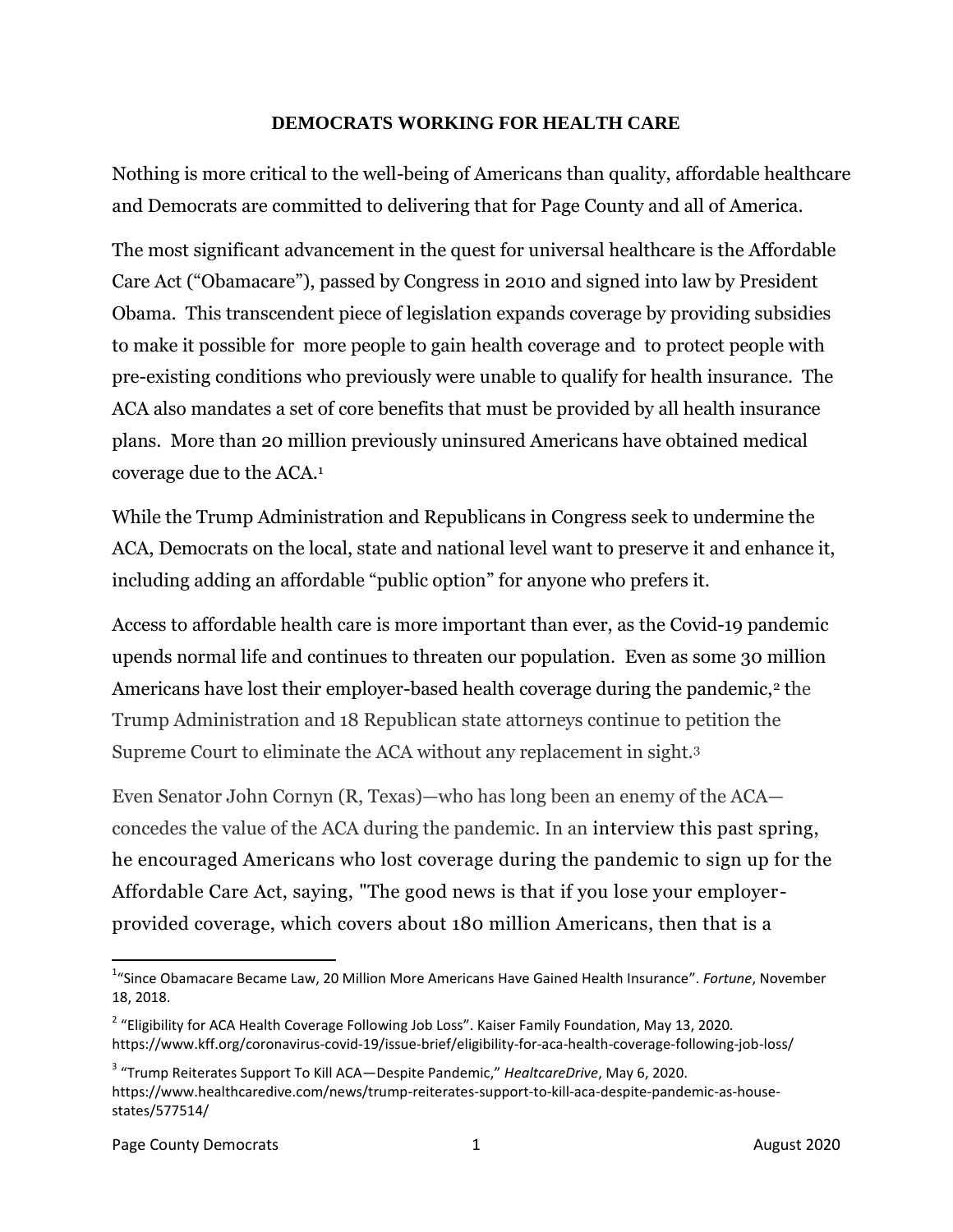significant life event, which makes you then eligible to sign up for the Affordable Care Act — and as you know, it has a sliding scale of subsidies up to 400 percent of poverty." 4

Last year, President Donald Trump promised Americans a health plan that will be "[phenomenal](https://thehill.com/homenews/administration/448829-trump-says-he-will-roll-out-new-health-care-plan-in-next-couple-of)" and make the GOP "[the party of health care](https://www.politico.com/story/2019/03/26/trump-republicans-health-care-1237655)."<sup>56</sup> But, of course, that is just another one of his many broken promises. Neither President Trump nor his Republican Party have enacted—or even formally proposed—any comprehensive national health plan. No health plan is hardly a "phenomenal" health plan. More recently, during an interview with Chris Wallace of FOX news on July 19, 2020, Trump promised a healthcare plan in "two weeks" 7 So far, there has been no sign of that plan either.

On a more local level, after making significant gains in the Virginia legislature during the 2017 elections, Democrats and Governor Northam (D, Virginia) passed Medicare expansion in 2018. Although our State Senator Mark Obenshain (R, District 26) opposed it, the expansion extended health coverage to more than 380,000 Virginians <sup>8</sup> and over 10,000 residents in our senate district, including Page County citizens. 9

Senator Mark Warner, our senior US Senator, is a strong advocate for better healthcare. He fights relentlessly to keep coverage in place for Americans with pre-existing conditions—conditions like cancer, diabetes or other illnesses that otherwise would allow health insurance companies to deny cover age to the people who need it most. He

 $\overline{\phantom{a}}$ 4 San Antonio Current, May 15, 2020, at https://www.sacurrent.com/the-aily/archives/2020/05/15/obamacareopponent-john-cornyn-now-tells-people-who-lost-health-coverage-to-sign-up-for-the-program.

<sup>5</sup> "Trump says he will roll out new health care plan in next couple of months." *The Hill*, June 15, 2019. [https://thehill.com/homenews/administration/448829-trump-says-he-will-roll-out-new-health-care-plan-in-next](https://thehill.com/homenews/administration/448829-trump-says-he-will-roll-out-new-health-care-plan-in-next-couple-of)[couple-of](https://thehill.com/homenews/administration/448829-trump-says-he-will-roll-out-new-health-care-plan-in-next-couple-of) (Retrieved August 19, 2020)

 $6$  "Trump: Republicans will be the party of healthcare'  $"$  Politico, March 26, 2019. <https://www.politico.com/story/2019/03/26/trump-republicans-health-care-1237655> (Retrieved August 19, 2020)

 $^7$  Transcript: 'Fox News Sunday' interview with President Trump". FOX News, July 19, 2020. <https://www.foxnews.com/politics/transcript-fox-news-sunday-interview-with-president-trump>

 $^8$  "2020 Medicaid at a Glance". Virginia Department of Medical Assistance Programs. https://www.dmas.virginia.gov/files/links/221/2019%20MAG%20Draft%20(01.07.2019).pdf

<sup>&</sup>lt;sup>9</sup> "By the Numbers: Medicaid Expansion in Each Va. Legislative District". The Commonwealth Institute. https://www.thecommonwealthinstitute.org/2017/03/28/by-the-numbers-medicaid-expansion-in-each-valegislative-district/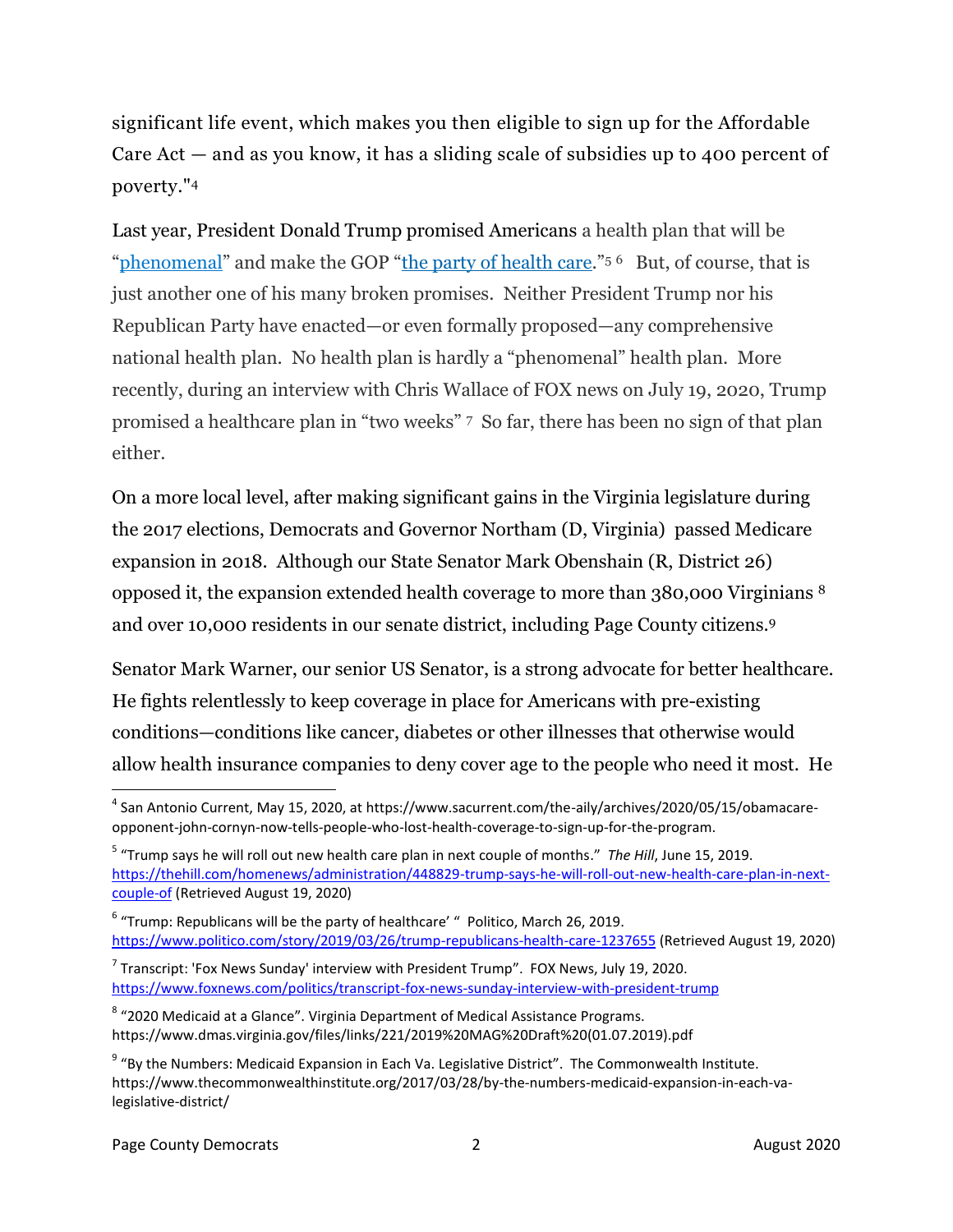has fought against "junk" insurance plans, which—contrary to the ACA—allow insurers to sell policies with few benefits. He continues to fight against opioids and fight for more medical research, more mental health services and better coordination among federal, state and local authorities to fight drug trafficking. He has fought to allow Medicare to negotiate drug prices with pharmaceutical companies—to keep our costs down—and to provide funding for rural hospitals.

Our Democratic candidate for the U.S. House of Representatives, Nicholas Betts, is passionate about providing Americans with quality, affordable healthcare. He advocates allowing Americans to keep their private insurance if they wish, but to provide a lowcost public option that is available to all Americans, regardless of their socioeconomic status.<sup>10</sup>

Quality and affordable healthcare also requires that Democrats continuously defend the Medicare and Medicaid programs. In contrast, Donald Trump's 2021 budget proposed drastic cuts to both Medicare and Medicaid.<sup>11 12 13</sup>

You can see Democrats working for a healthy America in terms of our environment, too- -the air we breathe, the water we drink, the places we work. The Trump Administration has made all these hazardous to our health. The Administration has loosened or gutted regulations designed to limit toxic emissions from industrial polluters, sewage treatment plants and energy plants; to limit air pollution in national parks and wilderness areas; to limit smog; to limit pesticides linked to developmental disabilities

 $\overline{\phantom{a}}$ <sup>10</sup> <https://www.bettsforcongress.com/>

<sup>&</sup>lt;sup>11</sup> "Trump's 2021 Budget Would Cut \$1.6 Trillion From Low-Income Programs". Center on Budget and Policy Priorities, March 9, 2020[. https://www.cbpp.org/research/federal-budget/trumps-2021-budget-would-cut-16](https://www.cbpp.org/research/federal-budget/trumps-2021-budget-would-cut-16-trillion-from-low-income-programs) [trillion-from-low-income-programs](https://www.cbpp.org/research/federal-budget/trumps-2021-budget-would-cut-16-trillion-from-low-income-programs) (Retrieved August 20, 2020).

<sup>&</sup>lt;sup>12</sup> "What Seniors Need To Know About Trump's 2021 Federal Budget". Forbes, February 10, 2020. [https://www.forbes.com/sites/elenabotella/2020/02/10/what-seniors-need-to-know-about-trumps-2021-federal](https://www.forbes.com/sites/elenabotella/2020/02/10/what-seniors-need-to-know-about-trumps-2021-federal-budget/#439aadd38426)[budget/#439aadd38426.](https://www.forbes.com/sites/elenabotella/2020/02/10/what-seniors-need-to-know-about-trumps-2021-federal-budget/#439aadd38426) (Retrieved August 20, 2020).

<sup>&</sup>lt;sup>13</sup> "The Trump Budget for 2020: A Budget Of, By, and For the 1%". United States Senate Budget Committee. [https://www.budget.senate.gov/imo/media/doc/SBC%20Trump%20Budget%20Reaction%202-11-](https://www.budget.senate.gov/imo/media/doc/SBC%20Trump%20Budget%20Reaction%202-11-20%20REVISED.pdf) [20%20REVISED.pdf](https://www.budget.senate.gov/imo/media/doc/SBC%20Trump%20Budget%20Reaction%202-11-20%20REVISED.pdf) (Retrieved August 20, 2020)